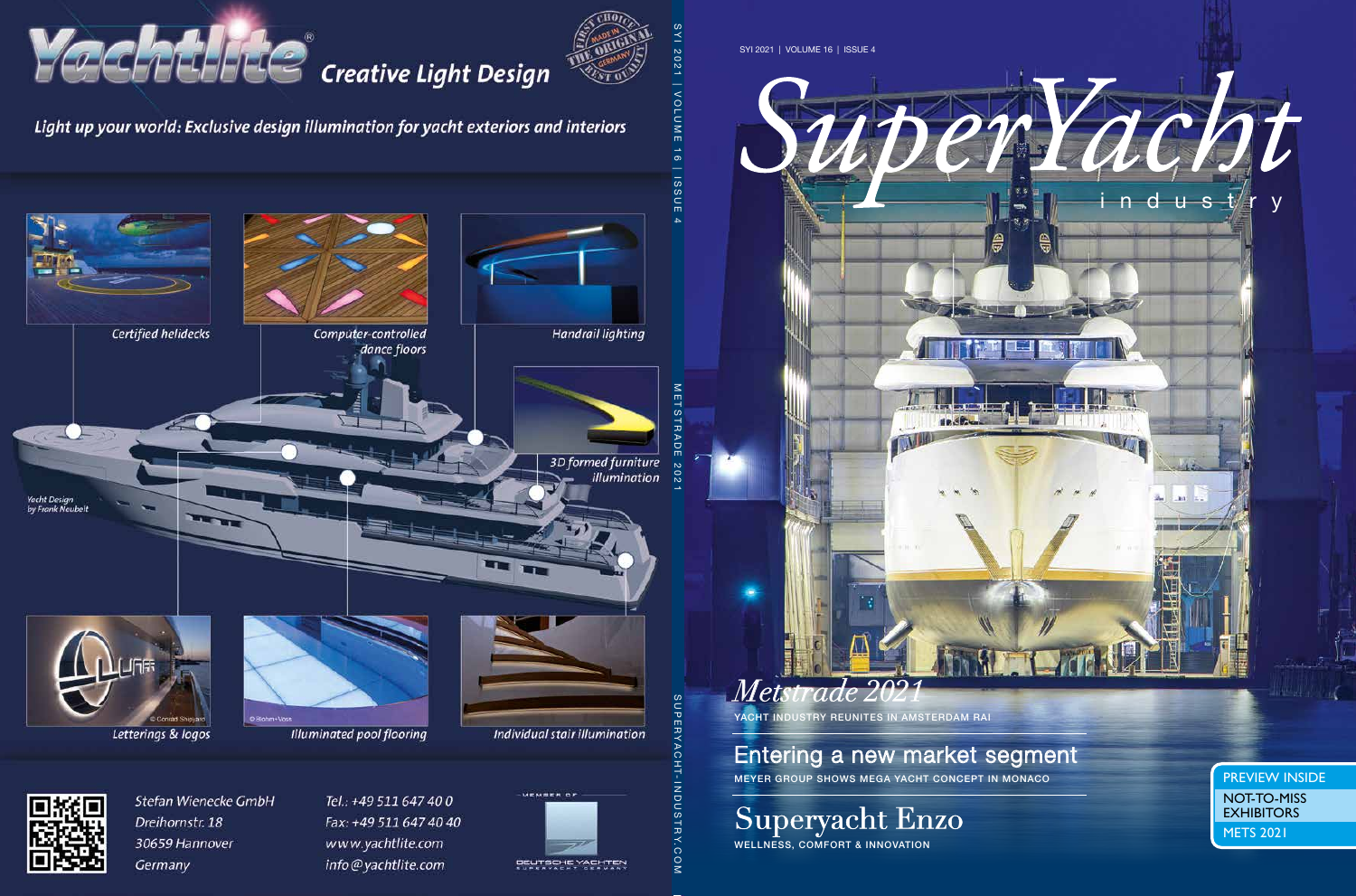

**NEWS エディック** 

 $G\overline{U}$ 

LAUNCHED IN 2012, FENDER INNOVATIONS HAS ACQUIRED AN EXCELLENT REPUTATION FOR THE DEVELOPMENT AND PRODUCTION OF HIGH-QUALITY, SUPER-STRONG, AND LIGHTWEIGHT FENDER SYSTEMS FOR ALL TYPES OF VESSELS THROUGHOUT THE WORLD. Their fender systems stand out because they are manufactured with a core of PE foam with many different densities and a wide variety of damping capacities, leading to significant operational cost savings.

ALL PHOTOS COURTESY OF FENDER INNOVATIONS, UNLESS MENTIONED OTHERWISE.

In terms of production, Fender Innovations has<br>two large 5-axis CNC milling machines which n terms of production, Fender Innovations has ensure that their end product is produced with extreme accuracy. With these machines, the company manufactures fenders up to a maximum length of 18.5m, in one single section. The fender systems can be built in one piece in endless length by invisible connection of the sections due to a unique coating system. The foam that is used is encased with a specially developed high-tech fabric as reinforcement and a special topcoat with a variety of different hardnesses.

#### Any shape, any size

 $14.1$ 

Considering the diversity of the raw materials the company uses, it should come of no surprise that

Photo courtesy of Compass Tender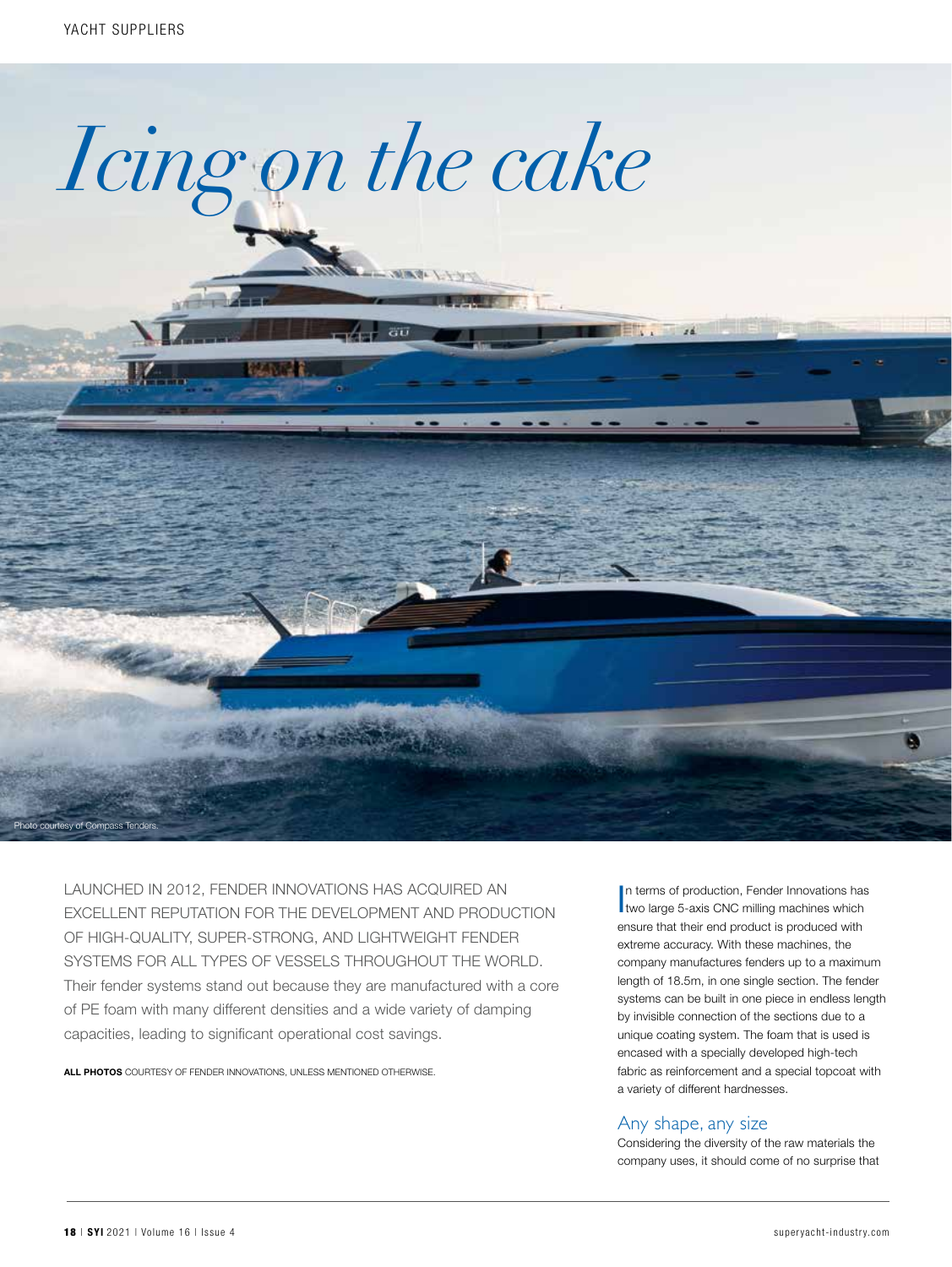For the 99m Madame Gu, built by Feadship, Compass Tenders built an 11m Limousine as shown on the photo, and an 11m Sport Tender with beautiful sharply lined fenders by Fender Innovations.





Owner and Founder of Fender Innovations, Koos van Bijsterveld, is the driving force behind Fender Innovations.



For the 90m Dreamboat, built by Oceanco, Compass Tenders built a 10.9m Limousine and a 10.4m Open Tender. This was another succesful collaboration with Fender Innovations.

Fender Innovations is active in an equally wide and diverse range of maritime sectors. A very special part of Fender Innovations is the production of the fenders for the superyacht Industry. The focus in this industry is mainly on the highly detailed fenders with a high-quality smooth finish that leaves no marks on impact. "We can make any shape, any size, and any angle that is required", says Owner and Founder of Fender Innovations, Koos van Bijsterveld. Perhaps the two extremes of the company's work can be demonstrated by two highly contrasting types of client: those for high-end superyacht tenders and interiors, and those for defence contracts involving submarine and amphibious vehicle components.

## Icing on the cake

Chief Operational Officer of Fender Innovations, Sylvia Ruizendaal explains, "The fine-tuning of a fender that a specific client's market needs makes all the difference. A fender for the offshore wind market has to perform a totally different role than a fender on a superyacht tender. To optimise the selection of the most suitable fender, Fender Innovations gathers a considerable amount of information about the vessel; details about the weight, propulsion, and use of the ship, for example. This gives us an indication about the forces that the fender is expected to experience in day-to-day operations. With all this information, we engineer the fender. And, of course, aesthetics is always important. You can compare the

smooth finish and design of our fenders to the shiny rims on a brand new car; it is the icing on the cake."

#### Impressive skill set

Fender Innovations manufactures fenders for both new and existing vessels and their fender systems are already used in more than 38 different countries. Fender Innovations is active in an equally diverse range of maritime sectors. This includes everything from searchand-rescue vessels and workboats such as pilot and patrol vessels, to cruise ship tenders and tenders for the Superyacht industry. In addition, the company offers fender installation and performs maintenance and repair work on request, through their efficient service department that operates throughout the world.

### Successful collaboration with Compass Tenders

Located in Port Hamble, Southampton, United Kingdom, Compass Tenders have been building custom tenders for some of the world's most iconic superyachts since 2004. By offering unparalleled design, build quality and finish, together with exceptional customer service, their clients are able to confidently request specific requirements for their individual tenders, knowing that they will be achieved and built to the very highest standards.

As a company, Compass Tenders welcome the opportunity to collaborate with international opportunity to collaborate with international<br>stylists and designers whom clients may already >>